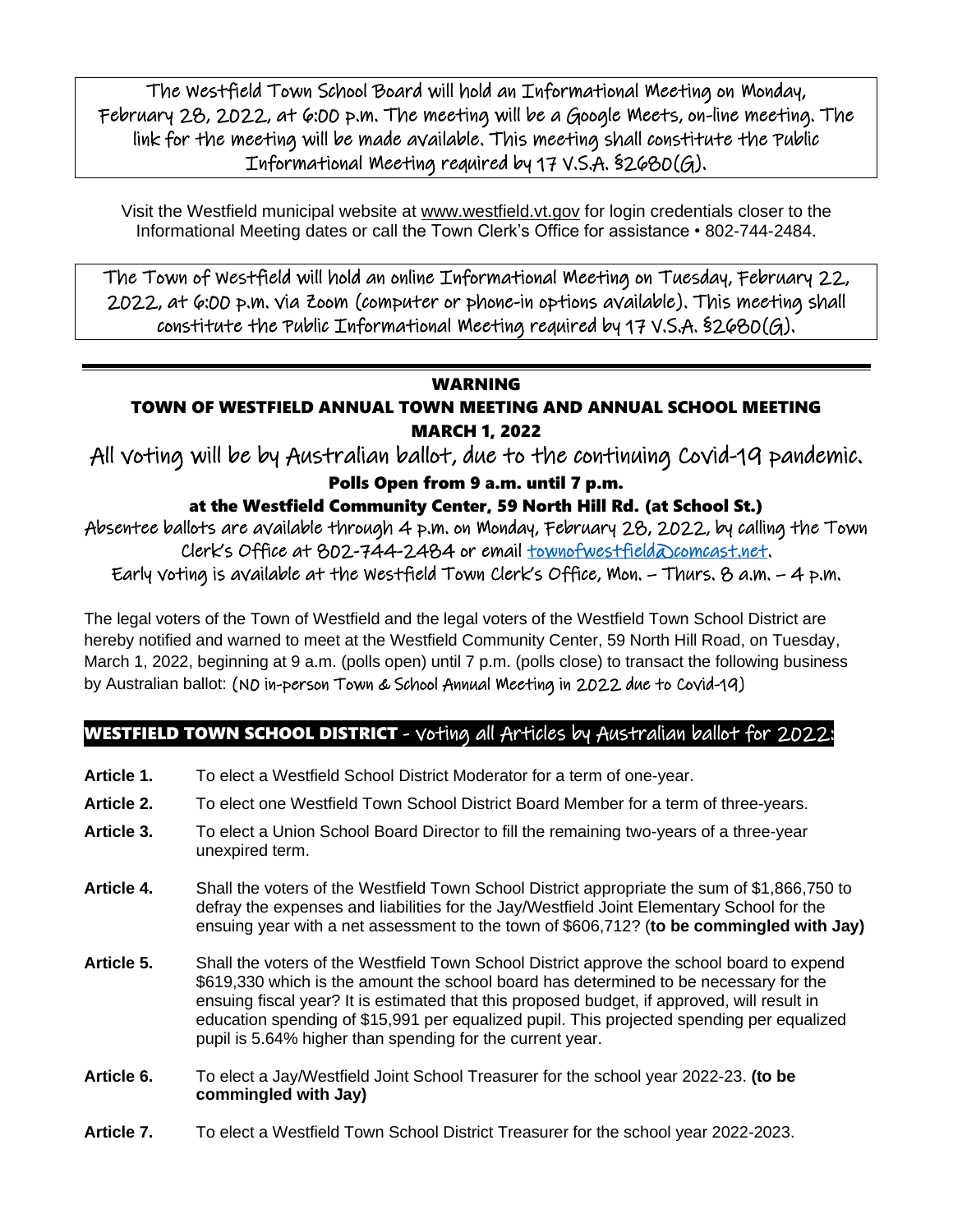- **Article 8.** Shall the voters of the North Country Union High School District approve the school board to expend \$18,442,500, which is the amount the school board has determined to be necessary for the ensuing fiscal year? It is estimated that this proposed budget, if approved, will result in education spending of \$17,752 per equalized pupil. This projected spending per equalized pupil is 6.54% higher than spending for the current year.
- **Article 9.** Shall the voters of the North Country Union High School District approve the Board of School Directors to place \$381,000 of undesignated FY2021 fund balance from the general fund operations in the Capital Improvement Reserve fund? These funds are intended to offset future capital improvements to the facility.
- **Article 10.** Shall the voters of the North Country Union High School District approve the Board of School Directors to place \$30,000 of undesignated FY2021 fund balance from the general fund operations in the Technology Reserve fund?
- **Article 11.** Shall the voters of the North Country Union Junior High School District approve the school board to expend \$5,698,400, which is the amount the school board has determined to be necessary for the ensuing fiscal year? It is estimated that this proposed budget, if approved, will result in education spending of \$18,715 per equalized pupil. This projected spending per equalized pupil is 10.84% higher than spending for the current year.

### TOWN ANNUAL MEETING: Voting by Australian ballot in 2022; no in-person Town Meeting:

- **Article 1.** To elect a Town Moderator for a term of one year.
- Article 2. To elect a 1<sup>st</sup> Constable for a term of one year.
- Article 3. To elect a 2<sup>nd</sup> Constable for a term of one year.
- **Article 4.** To elect a Delinquent Tax Collector for a term of one year.
- **Article 5.** To elect a Lister for a term of three years.
- **Article 6.** To elect a Selectboard Member for a term of three years.
- **Article 7.** To elect a Town Treasurer to fill the remaining two-years of a three-year unexpired term.
- **Article 8.** Shall the town authorize the elimination of the office of Town Auditor, with future audits to be provided by a public accountant licensed in the State in accordance with 17 V.S.A. 2651b(a)?
- **Article 9.** Shall the voters of the Town of Westfield appropriate \$250 to American Legion-Jay Peak Post #28?
- **Article 10.** Shall the voters of the Town of Westfield appropriate \$500 to American Red Cross?
- **Article 11.** Shall the voters of the Town of Westfield appropriate \$250 to Big Heavy World?
- **Article 12.** Shall the voters of the Town of Westfield appropriate \$100 to Felines & Friends Foundation?
- **Article 13.** Shall the voters of the Town of Westfield appropriate \$900 to Green Mountain Farm-to-School?
- **Article 14.** Shall the voters of the Town of Westfield appropriate \$50 to Green Up Vermont?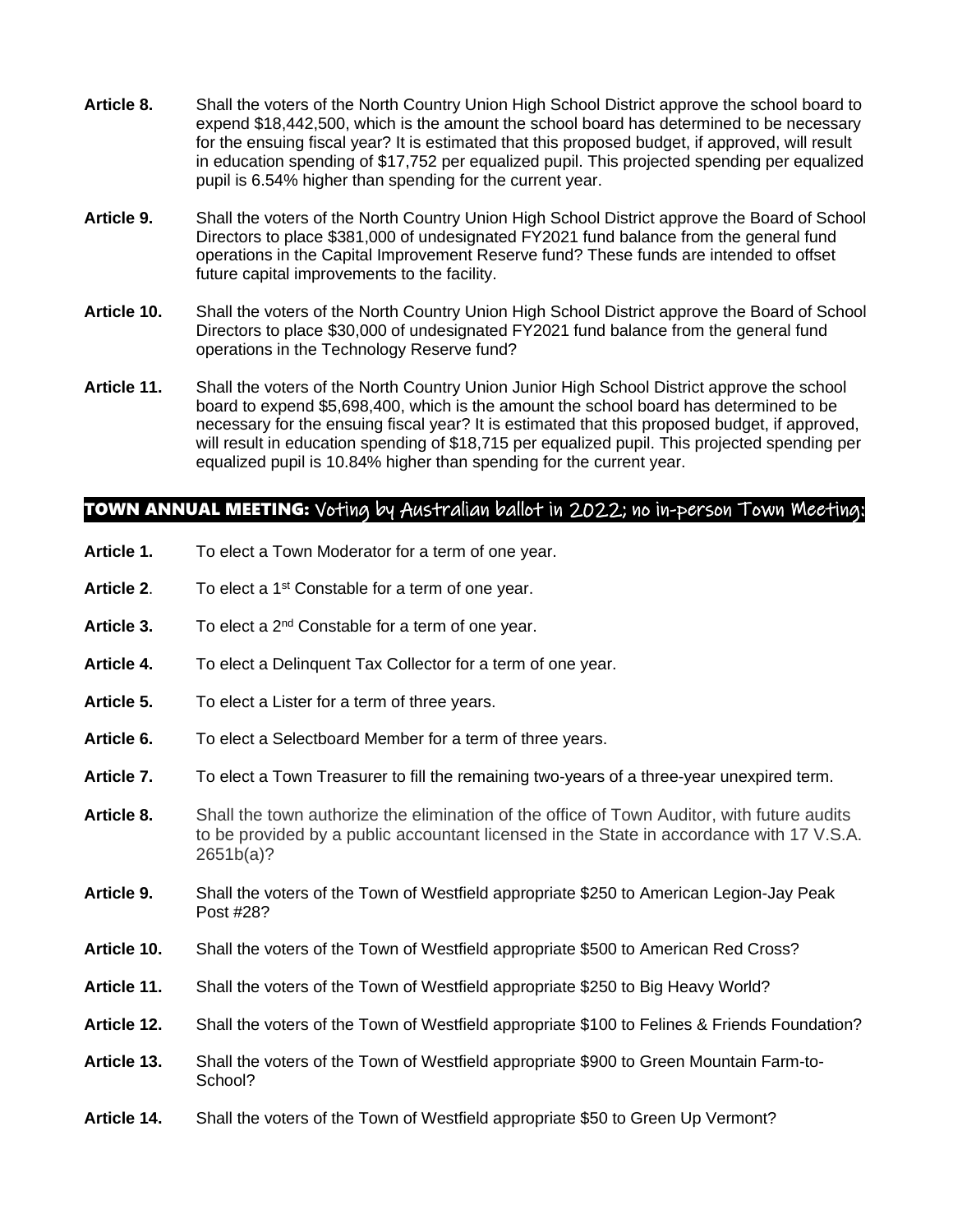| Article 15. |  | Shall the voters of the Town of Westfield appropriate \$500 to Jay Area Food Shelf? |  |  |
|-------------|--|-------------------------------------------------------------------------------------|--|--|
|-------------|--|-------------------------------------------------------------------------------------|--|--|

- **Article 16.** Shall the voters of the Town of Westfield appropriate \$200 to Jay Focus Group?
- **Article 17.** Shall the voters of the Town of Westfield appropriate \$300 to Missisquoi River Basin Assoc.?
- **Article 18.** Shall the voters of the Town of Westfield appropriate \$34,294 to Missisquoi Valley Ambulance Service, Inc.?
- **Article 19.** Shall the voters of the Town of Westfield appropriate \$4,000 to Montgomery Fire Dept.?
- **Article 20.** Shall the voters of the Town of Westfield appropriate \$300 to Northeast Kingdom Council on Aging?
- **Article 21.** Shall the voters of the Town of Westfield appropriate \$1,072 to Northeast Kingdom Human Services (NKHS)?
- **Article 22.** Shall the voters of the Town of Westfield appropriate \$200 to Northeast Kingdom Learning Services (NEKLS)?
- **Article 23.** Shall the voters of the Town of Westfield appropriate \$700 to Old Stone House Museum (Orleans County Historical Society)?
- **Article 24.** Shall the voters of the Town of Westfield appropriate \$500 to Orleans County Citizen Advocacy (OCCA)?
- **Article 25.** Shall the voters of the Town of Westfield appropriate \$500 to Orleans County Fair Assoc.?
- **Article 26.** Shall the voters of the Town of Westfield appropriate \$14,822.40 to Orleans County Sheriff's Department?
- **Article 27.** Shall the voters of the Town of Westfield appropriate \$2,500 to Orleans Essex VNA & Hospice, Inc.?
- **Article 28.** Shall the voters of the Town of Westfield appropriate \$500 to Pope Memorial Frontier Animal Shelter, Inc.?
- **Article 29.** Shall the voters of the Town of Westfield appropriate \$600 to Rural Community Transportation, Inc. (RCT)?
- **Article 30.** Shall the voters of the Town of Westfield appropriate \$1,000 to the Troy and Area Lions Club (Senior Mealsite)?
- **Article 31.** Shall the voters of the Town of Westfield appropriate \$28,974.77 to Troy Volunteer Fire Department, Inc.?
- **Article 32.** Shall the voters of the Town of Westfield appropriate \$400 to Umbrella?
- **Article 33.** Shall the voters of the Town of Westfield appropriate \$95 to Vermont Center for Independent Living (VCIL)?
- **Article 34.** Shall the voters of the Town of Westfield appropriate \$250 to Vermont Family Network?
- **Article 35.** Shall the voters of the Town of Westfield appropriate \$100 to Vermont Rural Fire Protection Task Force (RFP) - Vt. Assoc. of Conservation Districts (VACD)?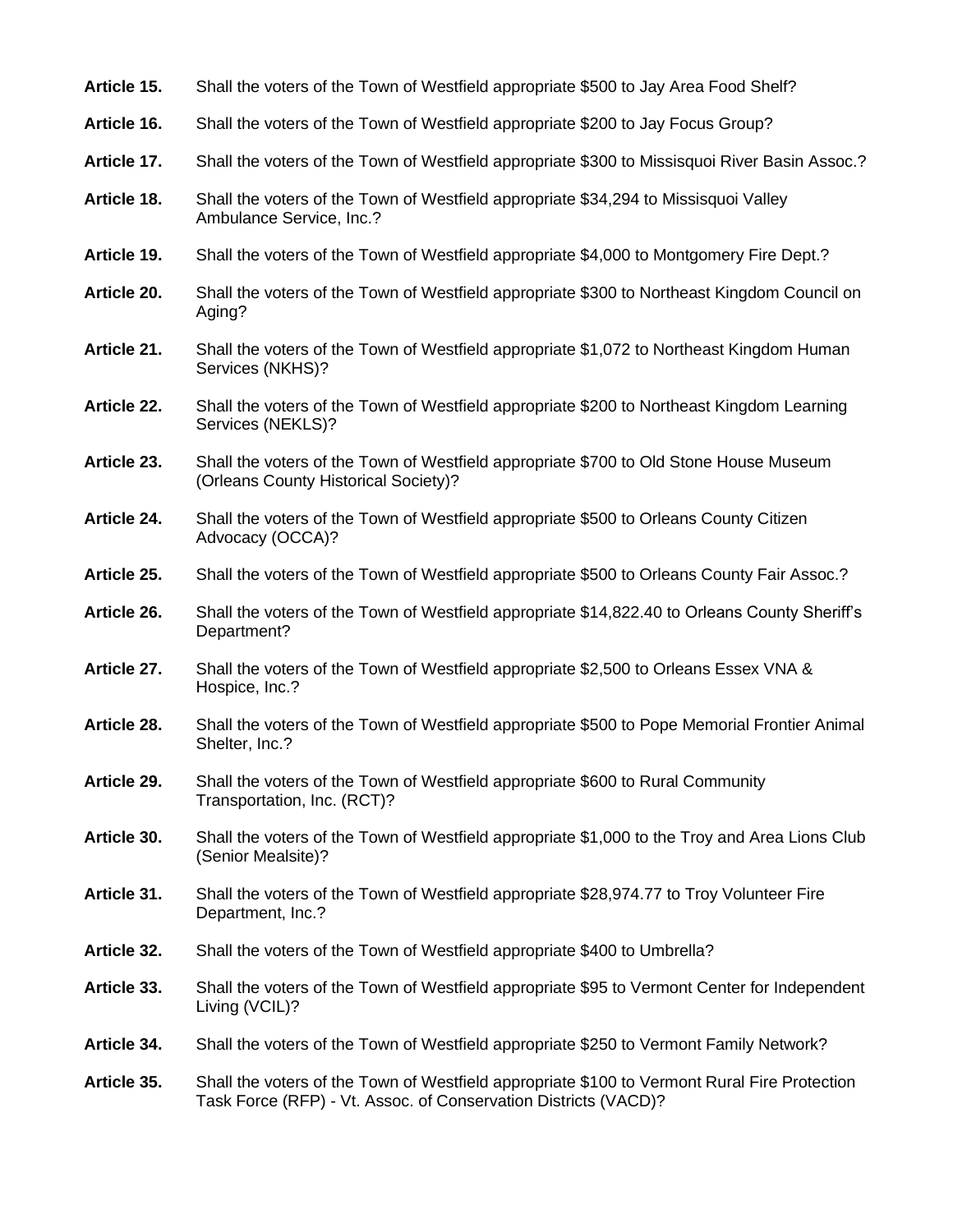- **Article 36.** Shall the voters of the Town of Westfield appropriate the sum of \$100 as an appropriation to the SymphonyKids programs of the Vermont Symphony Orchestra?
- **Article 37.** Shall the voters approve general government fund expenditures of \$302,721.75, of which \$149,605.39 shall be raised by non-tax revenues and \$153,116.36 shall be raised by municipal taxes? The proposed 2022 budget is up 9.89% from the proposed budget of 2021. Note: Appropriations are not included in the above general government fund expenditures. Voter approved appropriations will be added as presented in the Selectboards budget in the Town Report.
- **Article 38.** Shall the voters approve highway fund expenditures of \$475,233, of which \$83,020 shall be raised by non-tax revenues and \$392,213 shall be raised by municipal taxes? The proposed 2022 budget is up 5.32% from the proposed budget of 2021.